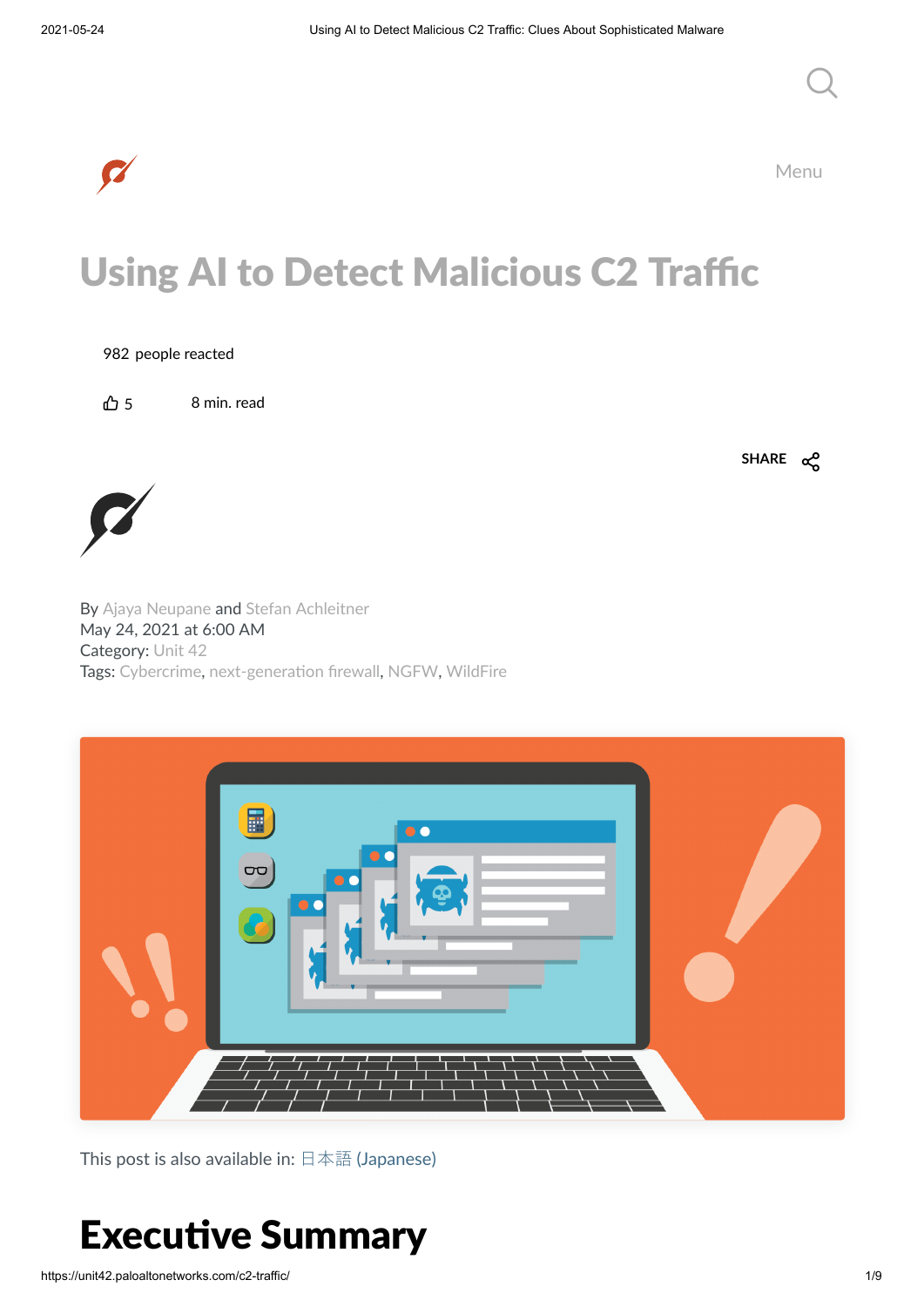#### 2021-05-24 Using AI to Detect Malicious C2 Traffic: Clues About Sophisticated Malware

Sophisticated malware, such as [Emotet](https://unit42.paloaltonetworks.com/emotet-command-and-control/) and [Sality,](https://www.zdnet.com/article/tricky-trojan-targets-news-website-to-backdoor-your-pc/) and advanced persistent threats (APTs), such as the recent [SolarStorm](https://unit42.paloaltonetworks.com/solarstorm-supply-chain-attack-timeline/) attack, emphasize the necessity for advanced detection methods to identify novel, unknown types of malicious network traffic.

Current intrusion prevention systems (IPS) typically work based on signature matching and monitoring network traffic for known patterns in the data packets. Such static methods fall short in detecting unknown types of malware-generated network traffic, which calls for more advanced detection techniques that incorporate inspection of the overall packet structure, rather than specific static patterns.

In a blog on data leakage from [Android](https://unit42.paloaltonetworks.com/android-apps-data-leakage/) apps, Unit 42 researchers demonstrated that unknown traffic types that leak sensitive user information could be detected using machine learning techniques.

Based on command and control (C2) traffic from malware, such as Sality and Emotet, this blog analyzes how deep learning models are further able to identify modified and incomplete C2 traffic packets. This analysis illustrates that the usage of machine learning techniques in IPS can discover yet unseen variants of C2 traffic and can help detect advanced attack campaigns.

Palo Alto Networks Next-Generation Firewall customers are protected from such types of attacks by IPS and AppID in our Threat Prevention security subscription and with malware analysis and prevention through our [WildFire](https://www.paloaltonetworks.com/products/secure-the-network/wildfire) security subscription.

## **C2 Attacks**

One of the most damaging aspects of malicious network attacks is accomplished through C2. After malware infects a computer, it establishes a connection to the attacker's server -- the so-called C2 server -- to perform additional tasks that may include downloading other malicious software, data theft or establishing remote control.

In the following sections, we introduce several malicious C2 traffic types, which we use as samples to show how an advanced machine learning system can detect such traffic. The discussed malware serves as examples to illustrate the effectiveness of our machine learning AI in the detection of C2 traffic. The detection capabilities of our AI are not limited to the presented malware samples, but can be applied to general C2 detection.

## Sality

The Sality malware was first discovered in 2003 and became more advanced over the years due to the continuous development of new features and capabilities. Sality spreads itself by infecting and modifying executable files and copying itself to removable drives and shared folders.

Once the malware infects a computer system, it attempts to open connections to remote sites, download additional malicious files and leak data from the host machine. Although Sality has been around for a while, the continued development and addition of new features make it an effective and complex malware.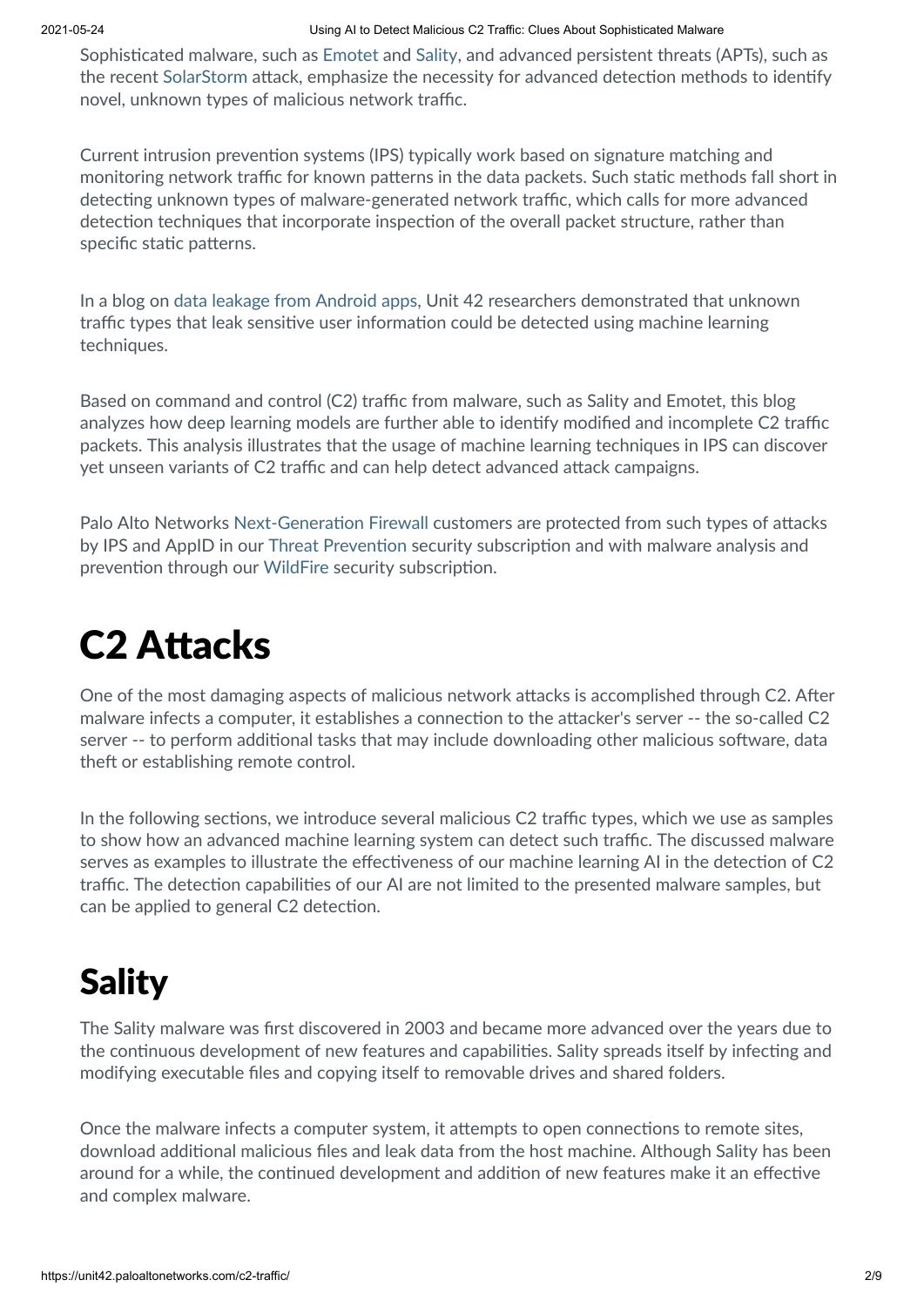#### 2021-05-24 Using AI to Detect Malicious C2 Traffic: Clues About Sophisticated Malware

The following two HTTP packet headers (Figures 1 and 2) show C2 traffic used by Sality to connect to the remote site *padrup[.]com.*

```
GET /sobaka1.gif?12db3cf=98861835 HTTP/1.1
User-Agent: Mozilla/4.0 (compatible; MSIE 7.0b; Windows NT 6.0)
Host: padrup[.]com
Cache-Control: no-cache
Cookie: jsessionid=85b50d8fab658ecb9f79aa4de6039c87
```
### *Figure 1. Sality C2 traffic.*

```
GET /sobaka.aspx?24c1882=115624326 HTTP/1.1
User-Agent: Mozilla/4.0 (compatible; MSIE 7.0b; Windows NT 6.0)
Host: padrup[.]com
Cache-Control: no-cache
Cookie: jsessionid=a2b0f43b9876d289325c3f13a7f8f95b
```
*Figure 2. Sality C2 traffic.*

C2 traffic from Sality, such as the packets shown in Figures 1 and 2, communicates with various C2 servers worldwide to perform tasks such as downloading and installing additional malware or leaking sensitive data.

### Emotet

Emotet malware has been known since 2014 as banking malware. Typically, Emotet is distributed with Microsoft Word documents containing embedded macros to infect vulnerable hosts. C2 traffic from Emotet malware transmits encoded or otherwise encrypted data over the HTTP protocol. In Figures 3 and 4, we show HTTP packet headers from Emotet C2 traffic.

```
POST /r1s4dvgwanu1ov8qku/e6qj08nos8kh/o7rhpr2xi05tkkp/ HTTP/1.1
DNT: 0
Referer: 90.
[]160[.]138[.]175/r1s4dvgwanu1ov8qku/e6qj08nos8kh/o7rhpr2xi05tkkp/
Content-Type: multipart/form-data; boundary=---------------------
-1BetPUScZnIzXogZ6qQcQ8
User-Agent: Mozilla/4.0 (compatible; MSIE 7.0; Windows NT 6.1; WOW64;
Trident/4.0; SLCC2; .NET CLR 2.0.50727; .NET CLR 3.5.30729; .NET CLR
3[.]0[.]30729; Media Center PC 6.0; .NET CLR 1.1.4322; .NET4.0C;
.NET4.0E; InfoPath.3)
Host: 90[.]160[.]138[.]175
Content-Length: 5556
Connection: Keep-Alive
Cache-Control: no-cache
```
*Figure 3. Emotet C2 traffic.*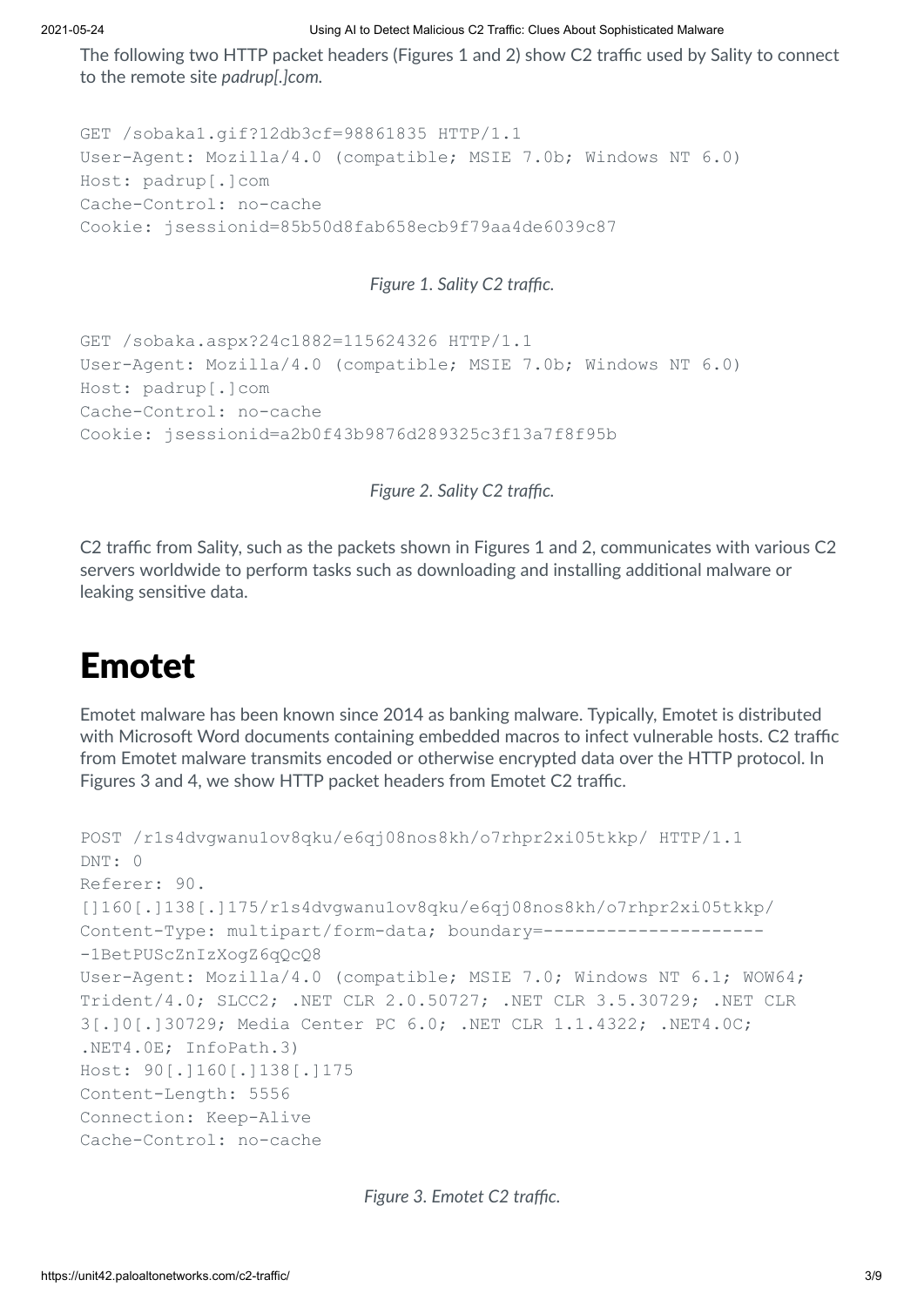```
POST
/kl4or/ok48hg/a5msy52s4i4uuac7dm/pzudacb2/a51azs1nbhzmu5m/p0f6wimb1tcqvn
0/ HTTP/1.1
DNT: 0
Referer:
184[.]66[.]18[.]83/kl4or/ok48hg/a5msy52s4i4uuac7dm/pzudacb2/a51azs1nbhzm
u5m/p0f6wimb1tcqvn0/
Content-Type: multipart/form-data; boundary=---------O8dHD39IM
User-Agent: Mozilla/4.0 (compatible; MSIE 7.0; Windows NT 6.1; WOW64;
Trident/4.0; SLCC2; .NET CLR 2.0.50727; .NET CLR 3.5.30729; .NET CLR
3.0.30729; Media Center PC 6.0; .NET CLR 1.1.4322; .NET4.0C; .NET4.0E;
InfoPath.3)
Host: 184[.]66[.]18[.]83
Content-Length: 6916
Connection: Keep-Alive
Cache-Control: no-cache
```
*Figure 4. Emotet C2 traffic.*

Further details about Emotet's C2 traffic and how to analyze it can be found in Unit 42's posts, Wireshark Tutorial: [Examining](https://unit42.paloaltonetworks.com/wireshark-tutorial-emotet-infection/) Emotet Infection Traffic and Attack Chain Overview: Emotet in December 2020 and January 2021.

## **Detecting C2 Traffic**

The goal of an IPS is to accurately identify connections to a C2 server. Due to the dynamic nature of the internet and the fast-changing assignment of IP addresses and domain names, this is very challenging to achieve, and defenders often lag behind attackers.

An approach typically used in today's security industry is to identify C2 traffic, such as network packets from Emotet, as shown above, with static signatures that match a specific pattern in the traffic. This approach has the advantage of being accurate, but it is not flexible in detecting variations or unknown types of traffic. Detecting packets (shown in Figure 3) are especially problematic since there are no reliable patterns in the packet that could be used in a signature. For example, the Uniform Resource Idenfier (URI) path from an Emotet packet (shown below) appears to contain random strings, which might transmit encoded information, but would not be a reliable pattern to be used in a signature:

POST /r1s4dvgwanu1ov8qku/e6qj08nos8kh/o7rhpr2xi05tkkp/ HTTP/1.1

A similar case can be observed in the user-agent field, which shows generic values from a web browser, as well as the hostname, which consists of a specific IP address:

```
User-Agent: Mozilla/4.0 (compatible; MSIE 7.0; Windows NT 6.1; WOW64;
Trident/4.0; SLCC2; .NET CLR 2.0.50727; .NET CLR 3.5.30729; .NET CLR
3.0.30729; Media Center PC 6.0; .NET CLR 1.1.4322; .NET4.0C; .NET4.0E;
InfoPath.3)
```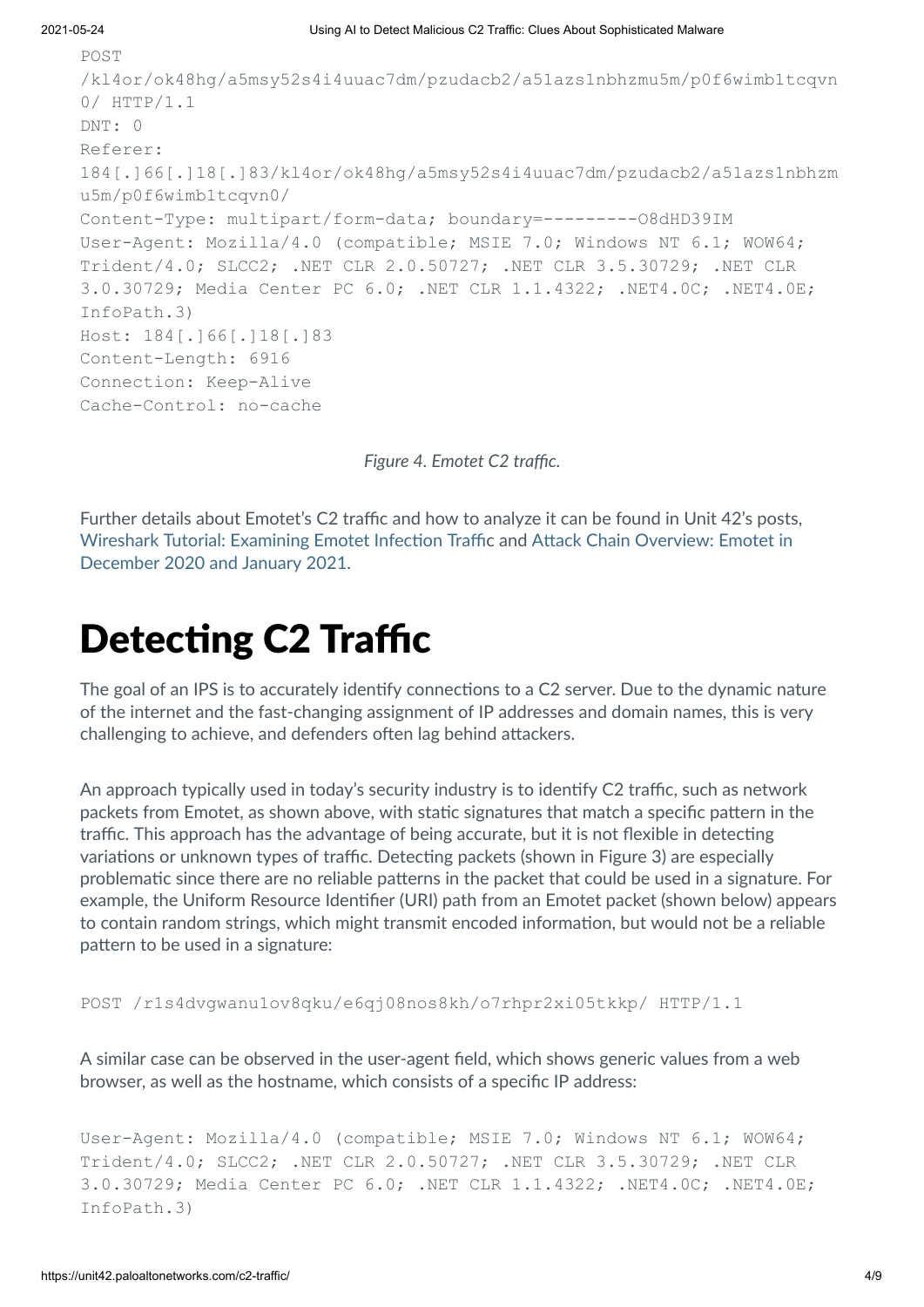Host: 90[.]160[.]138[.]175

Neither fields represent ideal candidates for signature generation.

Other types of C2 packets can be reliably identified with traffic patterns. Such reliable patterns are typically character strings that uniquely identify a certain type of C2 traffic and are not found in other (i.e. benign) traffic sessions. Still, this approach has the same disadvantage as IP/domain name-based detection due to the inherent challenges of maintaining an up-to-date and complete set of traffic patterns.

Due to these shortcomings, the application of machine learning is imperative to achieve flexible and reliable detection of C2 traffic. This is critical for detecting novel types of network-based attacks.

### **C2 Detection with Deep Learning**

It is crucial to detect these malicious C2 traffic sessions promptly. As mentioned above, this is traditionally done through the usage of static signatures on payloads and URLs. However, these signatures are not exhaustive and can not detect novel C2 sessions. For these reasons, we researched a deep learning model that can automatically extract the important features from a vast amount of data to detect malicious C2 sessions.

Our deep learning model leverages advanced machine learning algorithms to learn the content and context from a network session and determine if it connects to a malicious C2 server. Our detection module determines the probability of the session being malicious. Based on the predetermined threshold, we can classify if a given session is malicious or not. For this blog, we tested a model trained on ~60 million HTTP session headers with ~36 million benign and ~24 million malicious sessions. This dataset was collected in 2019.

The hyperparameters for training the deep learning model are computed so the false positive rate of the model remains below 0.025%. We tested this model for over four months and observed that the average false positive rate remained below 0.02% with more than 98% precision.

## How Does a Deep Learning Model Detect the Traffic Packets Shown Above?

Deep learning models extract features implicitly from the training data. Thus, it may not be possible to ascertain precisely which feature or sequence of features from a packet header triggers detection.

Deep neural networks have many parameters to obtain a highly expressive data representation compared to traditional statistical models. By presenting a deep learning model with millions of known malicious data packets, a neural network is trained to recognize the general structure of a C2 traffic packet. Consequently, the factors involved in packet classification do not depend on a single field (such as the host name), but on various features -- the combination of characters and words or the structure of the packet. The features that distinguish a benign packet from a malicious one are automatically recognized by the neural network during the training process of millions of labeled data points.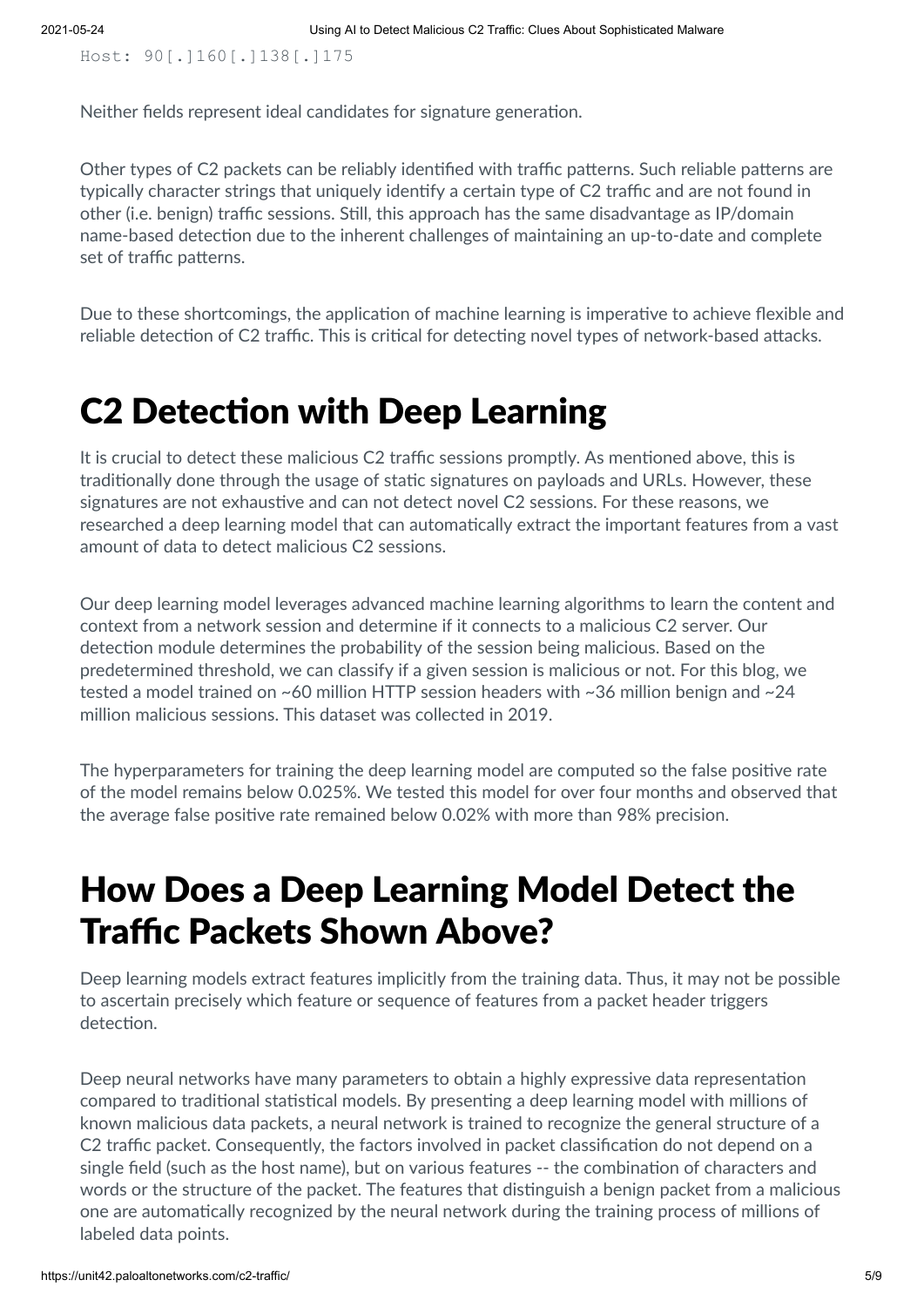To better understand how a detection decision is made, we re-create the packet headers by removing some critical information (e.g., hostname, URI paths) and evaluate these re-created headers with our deep learning model. We summarized our results for different types of malicious C2 traffic in Table 1 and Table 2.

In Table 1, we present the probability with which our model could detect a session as malicious by testing the full HTTP header, as well as the header without the uri-path, hostname, user-agent or referer. These context-fields were removed one at a time. We observed that the model could detect all four C2 sessions with high confidence when all header field information was present. We also see that the model was not reliant on one specific context-field and could detect malicious C2 detection without some of them present.

| <b>Malware C2</b>                  | <b>Full</b><br>header | <b>Without uri-</b><br>path | <b>Without</b><br>hostname | Without user-<br>agent | <b>Without</b><br>referer |
|------------------------------------|-----------------------|-----------------------------|----------------------------|------------------------|---------------------------|
| Emotet C <sub>2</sub><br>traffic 1 | 99.72                 | 99.86                       | 96.28                      | 97.37                  | 99.55                     |
| Emotet C <sub>2</sub><br>traffic 2 | 99.79                 | 99.91                       | 98.04                      | 95.48                  | 99.76                     |
| Sality C <sub>2</sub><br>traffic 1 | 99.99                 | 99.99                       | 99.98                      | 99.99                  | <b>NA</b>                 |
| Sality C <sub>2</sub><br>traffic 2 | 99.99                 | 99.99                       | 99.98                      | 99.99                  | <b>NA</b>                 |

*Table* 1. Performance of our deep learning model on session headers with different levels of information (the values in the table show the model confidence of a session being malicious;  $NA =$  the packet didn't *have this field).*

As we discussed above, a significant challenge in detecting C2 traffic with static signatures is differentiating reliable patterns from the network traffic. But, this is not the only pitfall signatures face in the detection of C2 traffic. A slight modification of C2 malware traffic could render a signature ineffective. Consider the Sality C2 packet shown in Figure 1. The pattern  $VGET$  $/$ sobaka1.gif' is a potential candidate to be used in a signature in an IPS. An advanced malware may frequently change the command pattern in its traffic payload to bypass packet inspection by an IPS.

We simulate such behavior by modifying packet headers and analyze how the detection output of our deep learning model changes. Consider the example below. We changed the uri-path in the Sality C2 packet shown in Figure 1 from 'sobaka1.gif?12db3cf=98861835' to '/nobata2.gif?52ad3pf=77952613' and our model was still able to detect the packet header as malicious with 99.9% confidence. The full modified packet header is shown in Figure 5.

```
GET /nobata2.gif?52ad3pf=77952613 HTTP/1.1
User-Agent: Mozilla/4.0 (compatible; MSIE 7.0b; Windows NT 6.0)
Host: padrup.com
```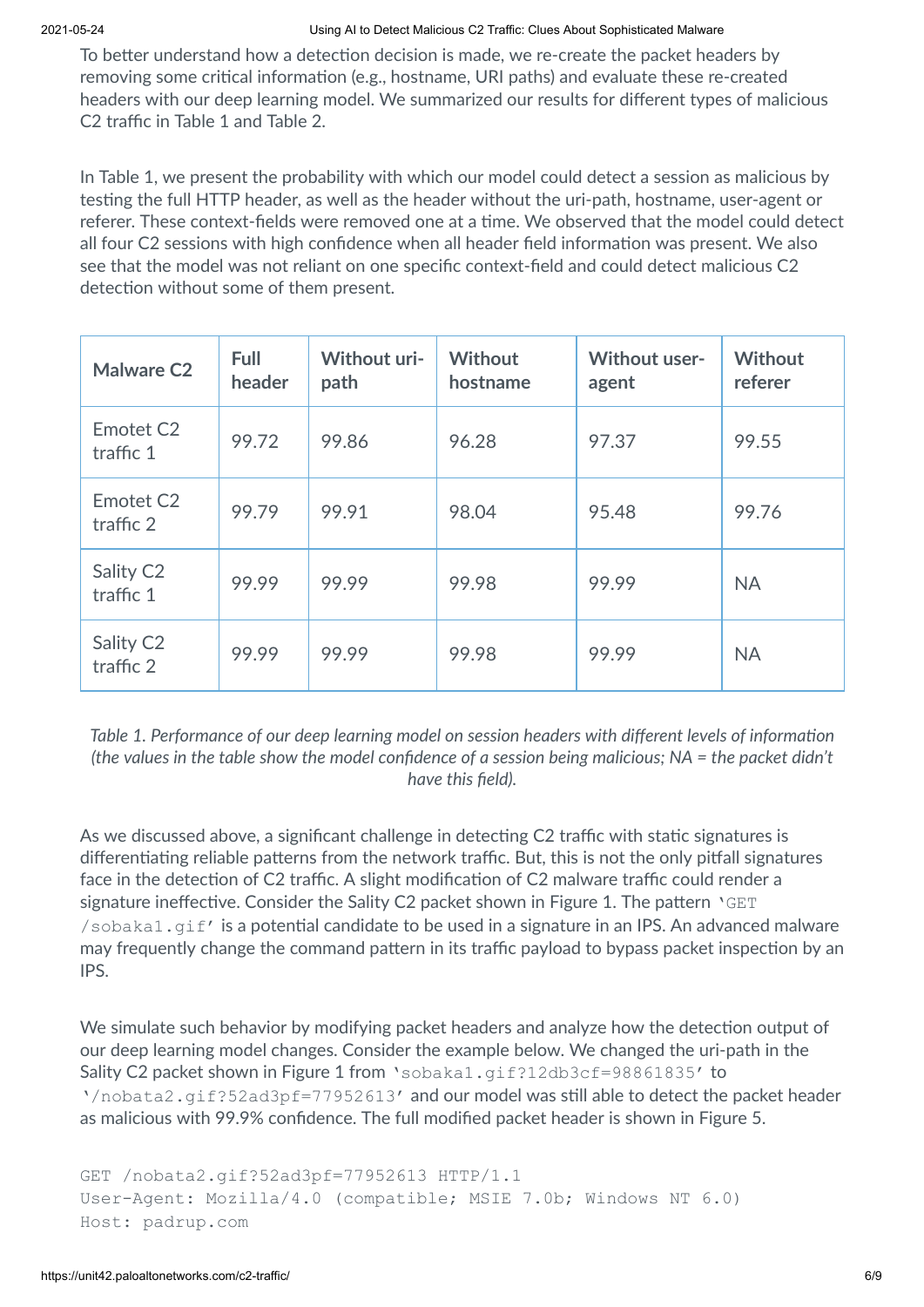Cache-Control: no-cache Cookie: jsessionid=85b50d8fab658ecb9f79aa4de6039c87

### *Figure 5. Modified packet header of Sality C2 traffic.*

In Table 2, we present the prediction results of our model on changing values of different context fields, one at a time, in the request header. We observed that our model could detect the C2 sessions with modified values in the context-fields. This shows that our deep learning model is not relying on one specific context-field value, but is learning from the overall structure of the request header.

| <b>Malware C2</b>                  | Full<br>header | <b>Modified</b><br>uripath | <b>Modified</b><br>host | <b>Modified user-</b><br>agent | <b>Modified</b><br>referer |
|------------------------------------|----------------|----------------------------|-------------------------|--------------------------------|----------------------------|
| Emotet C <sub>2</sub><br>traffic 1 | 99.72          | 99.72                      | 98.60                   | 98.86                          | 99.63                      |
| Emotet C <sub>2</sub><br>traffic 2 | 99.79          | 99.92                      | 99.94                   | 99.99                          | 99.94                      |
| Sality C <sub>2</sub><br>traffic 1 | 99.99          | 99.99                      | 99.96                   | 99.95                          | <b>NA</b>                  |
| Sality C <sub>2</sub><br>traffic 2 | 99.99          | 99.99                      | 99.85                   | 99.97                          | <b>NA</b>                  |

*Table 2. Performance of our deep learning model on session headers with changes made on different context-fields of a request header (the values in the table shows the model confidence of a session being malicious; NA = the packet didn't have this field).*

In addition to specific payload patterns in packet headers, the ordering of fields can play a role in detecting C2 sessions with deep learning. In Table 3, we show how our model performs when the packets arrive in different context-field structures. For evaluation, we organized the context fields -host name (H), referer (R) for Emotet cache-control (C) for Sality and user-agent (UA) in different arrangements. We found that our deep learning model could identify the payloads correctly even when the packet structure was changed.

| <b>Malware C2</b>               | <b>Full header</b> | (UPIH R/C UA) | (UP H UA R/C) | (UP UA H R/C) |
|---------------------------------|--------------------|---------------|---------------|---------------|
| Emotet C <sub>2</sub> traffic 1 | 99.72              | 99.65         | 98.84         | 99.50         |
| Emotet C <sub>2</sub> traffic 2 | 99.79              | 98.27         | 99.51         | 99.74         |
| Sality C2 traffic 1             | 99.99              | 99.90         | 99.99         | 99.99         |
| Sality C2 traffic 2             | 99.99              | 99.93         | 99.98         | 99.98         |